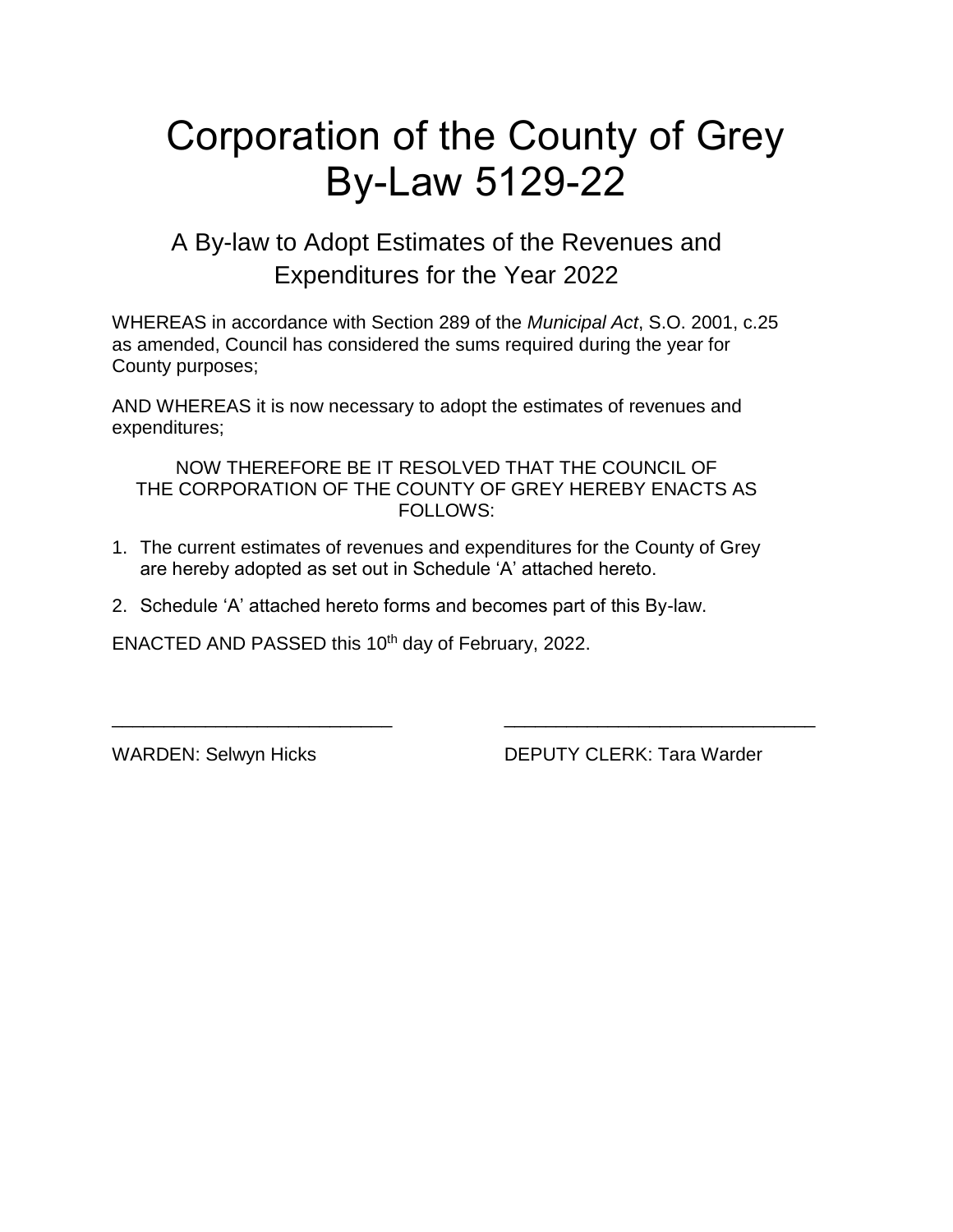

By-Law XXXX-22

|                                        | 2021<br><b>BUDGETS</b><br><b>Net Capital</b><br><b>Net Operating</b><br><b>Budget</b><br><b>Budget</b><br>\$0<br>\$779,200<br>\$251,900<br>\$5,527,000 |             |                     |                                       | 2022                                |                     |                          |
|----------------------------------------|--------------------------------------------------------------------------------------------------------------------------------------------------------|-------------|---------------------|---------------------------------------|-------------------------------------|---------------------|--------------------------|
|                                        |                                                                                                                                                        |             |                     |                                       | <b>Change</b>                       |                     |                          |
|                                        |                                                                                                                                                        |             | <b>Combined</b>     | <b>Operating</b>                      | <b>Capital</b>                      | <b>Combined</b>     | 22 Levy to 21            |
| <b>Corporate Services</b>              |                                                                                                                                                        |             | <b>Net Tax Levy</b> | <b>Net Operating</b><br><b>Budget</b> | <b>Net Capital</b><br><b>Budget</b> | <b>Net Tax Levy</b> | Increase /<br>(Decrease) |
| Council                                |                                                                                                                                                        |             | \$779,200           | \$843,900                             | \$0                                 | \$843,900           | \$64,700                 |
| <b>Administration Departments</b>      |                                                                                                                                                        |             | \$5,778,900         | \$6,412,500                           | \$301,600                           | \$6,714,100         | \$935,200                |
| Workers Comp & Wkly Indem. Self Ins.   | \$0                                                                                                                                                    | \$0         | \$0                 | \$0                                   | \$0                                 | \$0                 | \$0                      |
| <b>Information Systems</b>             | \$0                                                                                                                                                    | \$0         | \$0                 | \$0                                   | \$0                                 | \$0                 | \$0                      |
| Assessment (MPAC)                      | \$1,885,000                                                                                                                                            | \$0         | \$1,885,000         | \$1,885,000                           | \$0                                 | \$1,885,000         | \$0                      |
| <b>Provincial Offences</b>             | (\$408,900)                                                                                                                                            | \$0         | (\$408,900)         | (\$200,000)                           | \$0                                 | ( \$200,000)        | \$208,900                |
| Property                               | \$267,800                                                                                                                                              | \$791,700   | \$1,059,500         | \$275,000                             | \$793,400                           | \$1,068,400         | \$8,900                  |
| <b>Taxation and Other</b>              | (\$360, 800)                                                                                                                                           | \$0         | (\$360,800)         | (\$396,300)                           | \$0                                 | $($ \$396,300)      | (\$35,500)               |
| <b>Sub Total</b>                       | \$7,689,300                                                                                                                                            | \$1,043,600 | \$8,732,900         | \$8,820,100                           | \$1,095,000                         | \$9,915,100         | \$1,182,200              |
|                                        |                                                                                                                                                        |             |                     |                                       |                                     |                     |                          |
| <b>Health Unit</b>                     | \$1,632,600                                                                                                                                            | \$0         | \$1,632,600         | \$1,632,600                           | \$0                                 | \$1,632,600         | \$0                      |
| Hospital Grants & Health Care Funding  | \$299,100                                                                                                                                              | \$0         | \$299,100           | \$467,600                             | \$0                                 | \$467,600           | \$168,500                |
| Georgian College - MED Training Centre | \$200,000                                                                                                                                              | \$0         | \$200,000           | \$200,000                             | \$0                                 | \$200,000           | \$0                      |
| <b>Sub Total</b>                       | \$2,131,700                                                                                                                                            | \$0         | \$2,131,700         | \$2,300,200                           | \$0                                 | \$2,300,200         | \$168,500                |
| <b>Total Corporate Services</b>        | \$9,821,000                                                                                                                                            | \$1,043,600 | \$10,864,600        | \$11,120,300                          | \$1,095,000                         | \$12,215,300        | \$1,350,700              |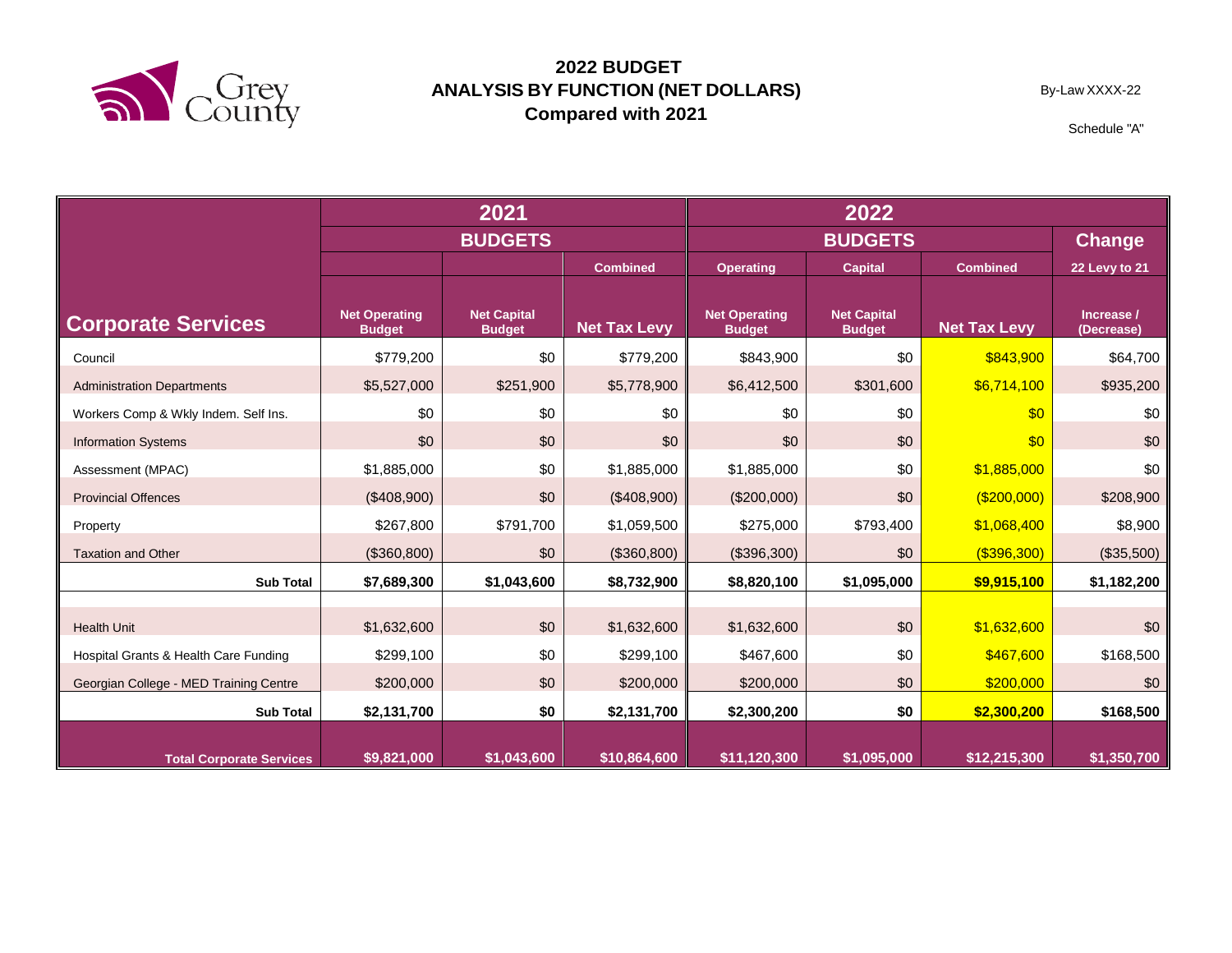

By-Law XXXX-22

|                                                                                                                                    | 2021                                  |                                     |                     | 2022                                  |                                     |                     |                          |
|------------------------------------------------------------------------------------------------------------------------------------|---------------------------------------|-------------------------------------|---------------------|---------------------------------------|-------------------------------------|---------------------|--------------------------|
|                                                                                                                                    | <b>BUDGETS</b>                        |                                     |                     |                                       | <b>Change</b>                       |                     |                          |
|                                                                                                                                    |                                       |                                     | <b>Combined</b>     | <b>Operating</b>                      | <b>Capital</b>                      | <b>Combined</b>     | 22 Levy to 21            |
| <b>PLANNING &amp;</b>                                                                                                              |                                       |                                     |                     |                                       |                                     |                     |                          |
| <b>COMMUNITY</b>                                                                                                                   |                                       |                                     |                     |                                       |                                     |                     |                          |
| <b>DEVELOPMENT</b><br><b>FUNCTION</b>                                                                                              | <b>Net Operating</b><br><b>Budget</b> | <b>Net Capital</b><br><b>Budget</b> | <b>Net Tax Levy</b> | <b>Net Operating</b><br><b>Budget</b> | <b>Net Capital</b><br><b>Budget</b> | <b>Net Tax Levy</b> | Increase /<br>(Decrease) |
| <b>PLANNING, AGRICULTURE,</b><br><b>FORESTRY &amp; TRAILS, ECONOMIC</b><br><b>DEVELOPMENT, TOURISM, &amp; GREY</b><br><b>ROOTS</b> |                                       |                                     |                     |                                       |                                     |                     |                          |
| Planning & Studies                                                                                                                 | \$808,200                             | \$18,200                            | \$826,400           | \$961,600                             | \$50,000                            | \$1,011,600         | \$185,200                |
| Agriculture                                                                                                                        | \$155,100                             | \$0                                 | \$155,100           | \$166,800                             | \$0                                 | \$166,800           | \$11,700                 |
| Forestry & Trails                                                                                                                  | \$111,500                             | \$78,000                            | \$189,500           | \$145,600                             | \$100,000                           | \$245,600           | \$56,100                 |
| Economic Development & Tourism                                                                                                     | \$1,286,400                           | \$206,100                           | \$1,492,500         | \$1,463,900                           | \$206,000                           | \$1,669,900         | \$177,400                |
| <b>Grey Roots</b>                                                                                                                  | \$1,532,500                           | \$269,500                           | \$1,802,000         | \$1,568,800                           | \$260,100                           | \$1,828,900         | \$26,900                 |
| <b>Total Planning &amp; Community</b><br><b>Development</b>                                                                        | \$3,893,700                           | \$571,800                           | \$4,465,500         | \$4,306,700                           | \$616,100                           | \$4,922,800         | \$457,300                |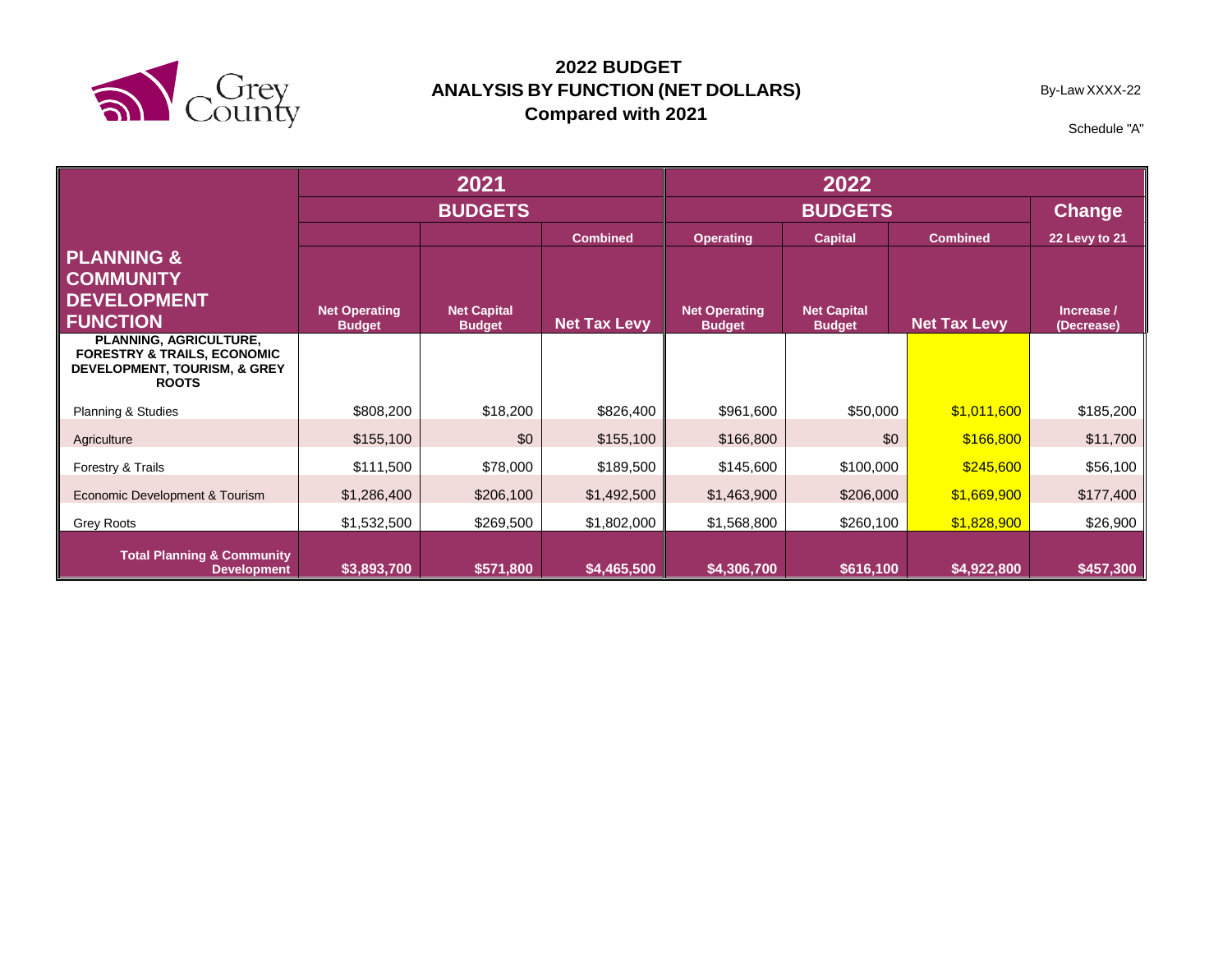

By-Law XXXX-22

|                                                        | 2021                                  |                                     |                     |                                       |                                     |                     |                          |
|--------------------------------------------------------|---------------------------------------|-------------------------------------|---------------------|---------------------------------------|-------------------------------------|---------------------|--------------------------|
|                                                        |                                       | <b>BUDGETS</b>                      |                     |                                       | <b>BUDGETS</b>                      |                     | <b>Change</b>            |
|                                                        |                                       |                                     | <b>Combined</b>     | <b>Operating</b>                      | <b>Capital</b>                      | <b>Combined</b>     | 22 Levy to 21            |
| <b>Human Services</b>                                  | <b>Net Operating</b><br><b>Budget</b> | <b>Net Capital</b><br><b>Budget</b> | <b>Net Tax Levy</b> | <b>Net Operating</b><br><b>Budget</b> | <b>Net Capital</b><br><b>Budget</b> | <b>Net Tax Levy</b> | Increase /<br>(Decrease) |
| <b>Ontario Works &amp; Child Care</b>                  |                                       |                                     |                     |                                       |                                     |                     |                          |
| Social Assistance                                      | \$61,800                              | \$0                                 | \$61,800            | \$71,100                              | \$0                                 | \$71,100            | \$9,300                  |
| <b>Community Homelessness Prevention</b><br>Initiative | \$0                                   | \$0                                 | \$0                 | \$0                                   | \$0                                 | \$0                 | \$0                      |
| <b>Ontario Works Administration</b>                    | \$1,289,200                           | \$0                                 | \$1,289,200         | \$1,301,300                           | \$0                                 | \$1,301,300         | \$12,100                 |
| <b>Ontario Works</b>                                   | \$499,600                             | \$0                                 | \$499,600           | \$583,400                             | \$0                                 | \$583,400           | \$83,800                 |
| <b>Children's Services</b>                             | \$1,134,300                           | \$0                                 | \$1,134,300         | \$1,134,500                           | \$0                                 | \$1,134,500         | \$200                    |
| <b>County Social Initiatives</b>                       | \$291,900                             | \$0                                 | \$291,900           | \$263,900                             | \$0                                 | \$263,900           | (\$28,000)               |
| <b>Sub Total</b>                                       | \$3,276,800                           | \$0                                 | \$3,276,800         | \$3,354,200                           | \$0                                 | \$3,354,200         | \$77,400                 |
| <b>Housing</b>                                         |                                       |                                     |                     |                                       |                                     |                     |                          |
| Housing                                                | \$5,867,800                           | \$1,924,800                         | \$7,792,600         | \$5,939,200                           | \$1,931,900                         | \$7,871,100         | \$78,500                 |
| <b>Sub Total</b>                                       | \$5,867,800                           | \$1,924,800                         | \$7,792,600         | \$5,939,200                           | \$1,931,900                         | \$7,871,100         | \$78,500                 |
| <b>Paramedic Services</b><br><b>Paramedic Services</b> | \$7,383,600                           | \$115,300                           | \$7,498,900         | \$7,660,000                           | \$137,700                           | \$7,797,700         | \$298.800                |
| <b>Sub Total</b>                                       | \$7,383,600                           | \$115,300                           | \$7,498,900         | \$7,660,000                           | \$137,700                           | \$7,797,700         | \$298,800                |
| <b>Long Term Care</b>                                  |                                       |                                     |                     |                                       |                                     |                     |                          |
| Long Term Care Administration                          | \$0                                   | \$0                                 | \$0                 | \$0                                   | \$0                                 | \$0                 | \$0                      |
| <b>Grey Gables</b>                                     | \$1,578,500                           | \$293,300                           | \$1,871,800         | \$1,678,000                           | \$193,800                           | \$1,871,800         | \$0                      |
| Lee Manor                                              | \$1,924,800                           | \$228,000                           | \$2,152,800         | \$2,091,800                           | \$164,700                           | \$2,256,500         | \$103,700                |
| <b>Rockwood Terrace</b>                                | \$1,771,300                           | \$301,700                           | \$2,073,000         | \$2,007,600                           | \$145,600                           | \$2,153,200         | \$80,200                 |
| Long Term Care Redevelopment                           | \$0                                   | \$1,361,000                         | \$1,361,000         | \$0                                   | \$1,361,000                         | \$1,361,000         | \$0                      |
| <b>Sub Total Long Term Care</b>                        | \$5,274,600                           | \$2,184,000                         | \$7,458,600         | \$5,777,400                           | \$1,865,100                         | \$7,642,500         | \$183,900                |
|                                                        |                                       |                                     |                     |                                       |                                     |                     |                          |
| <b>Total Human Services</b>                            | \$21,802,800                          | \$4,224,100                         | \$26,026,900        | \$22,730,800                          | \$3,934,700                         | \$26,665,500        | \$638,600                |